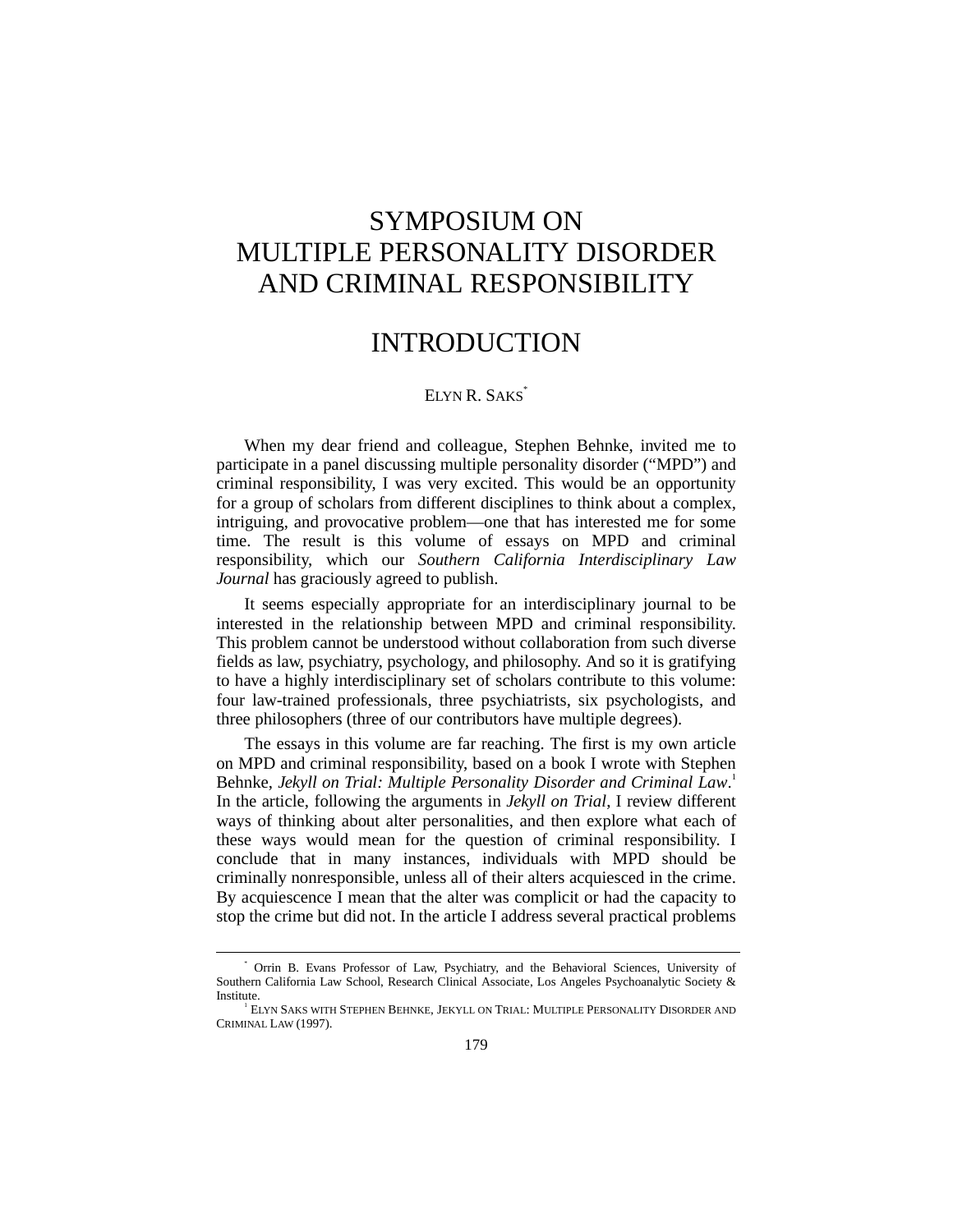that *Jekyll on Trial* did not, such as model insanity instructions and the actual administration of the proposed rule.

In the second article, Dr. Judith Armstrong presents the case of Mr. Woods, a detailed and richly textured description of a multiple murderer with MPD. Armstrong sees three levels at which to understand alter personalities, levels which correspond well to my own thinking about the issue of alters. Armstrong's case serves as a focal point for the rest of the volume. Mr. Woods is a complex case, with mixed pathology, that demonstrates how complicated the questions facing a forensic examiner often are. Armstrong is sensitive to the limits of professional expertise in this context, and carefully teases out how experts can be most helpful in such cases.

Dr. Marlene Steinberg, the psychiatrist who designed the Structured Clinical Interview for DSM-IV Dissociative Disorders––Revised  $(SCID-D-R)<sup>2</sup>$  is perhaps most responsible for the ability of examiners to diagnose MPD reliably and validly. The SCID-D-R is the "gold standard" for diagnosis, and has achieved high reliability and discriminant validity in studies conducted around the world. Steinberg, Hall, Lareau, and Cicchetti briefly describe the psychometric bona fides of the SCID-D-R, and then report very interesting research that shows that subjects malingering MPD on the SCID-D-R can be reliably detected. This important finding should help both to identify those who do not deserve special treatment under the law, as well as to fortify the case of those who do. Steinberg and Hall set forth guidelines to diagnose dissociative disorder and to rule out malingering. Finally, they present a detailed case in which a civil plaintiff was assessed to determine whether MPD or malingering was the most appropriate finding. Their case illustration has important implications for assessing criminal defendants.

Psychiatrist Glenn Saxe directly addresses the clinical details of MPD. Dr. Saxe looks to Putnam's "Discrete Behavior States" model of MPD. In Putnam's model, features of MPD are related to both the development of discrete behavioral states caused by childhood trauma and the consequent failure to integrate autobiographical memory or a sense-of-self across these states. According to this theory, individuals with MPD fail to integrate a unitary sense-of-self across the states they experience. Thus, MPD is more a failure to come together rather than a coming apart.

Saxe then draws several implications for MPD and criminal responsibility. Under the Discrete Behavioral States model alters are clearly not persons. Saxe points out that even if individuals with MPD are deeply

 $\overline{\phantom{a}}$ <sup>2</sup> MARLENE STEINBERG, STRUCTURED CLINICAL INTERVIEW FOR DSM-IV DISSOCIATIVE DISORDERS––REVISED (SCID-D-R) (1994).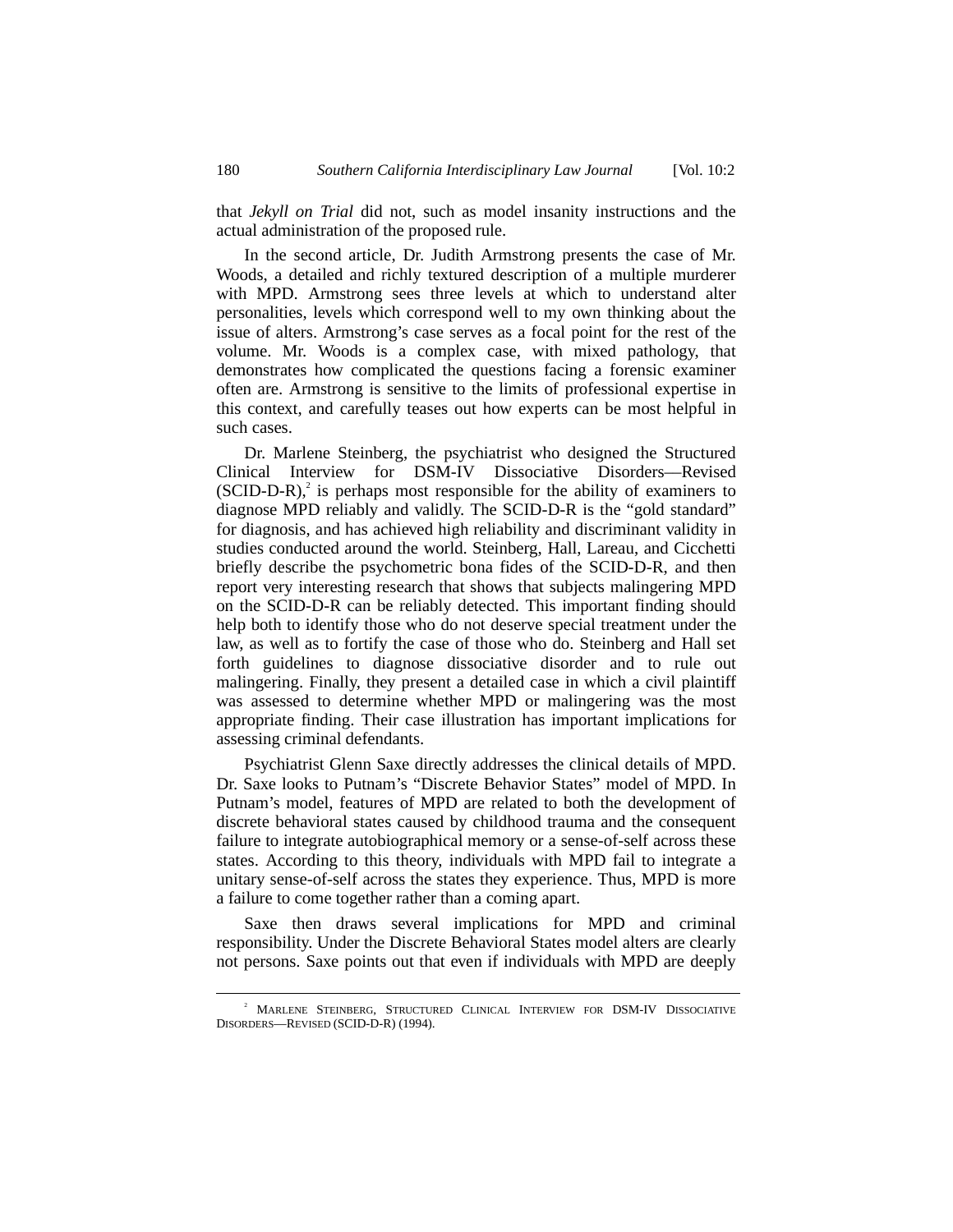divided persons, it does not necessarily follow that they should be excused from criminal blame. As Saxe points out, there is a great deal of variation in executive control among individuals with MPD. Such variation in control may be found in any intense emotional state underlying a crime. Saxe questions whether a rageful state and a rageful alter are different for the purposes of criminal law. Indeed, he suggests there is nothing intrinsic to MPD that should diminish criminal responsibility. The critical inquiry is not whether individuals should be diagnosed with MPD, but the degree to which, at the time of the crime, they were able to appreciate the consequences of, or control, their behavior.

Philosopher Jennifer Radden, author of *Divided Minds and Successive* Selves,<sup>3</sup> first points out the complexity of the insanity issue presented by Armstrong's case, and perhaps many similar cases––that of additional pathology. She then explores the issue of whether innocent alters are indeed punished when they are imprisoned with their guilty brethren, as I argue they are. Radden suggests that imprisoned alters, because there is no punitive intent directed against them, are burdened by the punishment, but not punished, much as innocent children are burdened when their parents are imprisoned.

Radden suggests that MPD has always been present—what we are seeing is an increase in diagnosis, not an increase in incidence. Radden concludes that MPD's omission from classic philosophical and legal accounts of nonresponsibility has more to do with our deep intuitions about responsibility, rather than any recent appearance on the scene. Finally, she explores whether "bystander" alters may nevertheless have some power of self-control, making their responsibility less problematic. Perhaps, Radden suggests, these alters could get help or switch at the point of danger. Until we can resolve the empirical questions about degrees of control, "our efforts to assess degrees of responsibility in these cases must remain provisional and incomplete." 4

Psychiatrist Stephen Marmer offers an interesting and provocative critique of my account, as well his own account of when MPD should diminish or obviate responsibility. Marmer discusses psychiatry's contribution to the philosophical questions surrounding personhood of alters and criminal responsibility, the implausibility of purely psychological theories of personal identity, and the similarities between strong emotional states and alter states in terms of criminal responsibility. Marmer also

 $\overline{\phantom{a}}$ <sup>3</sup> JENNIFER RADDEN, DIVIDED MINDS AND SUCCESSIVE SELVES: ETHICAL ISSUES IN DISORDERS OF IDENTITY AND PERSONALITY (1996).

<sup>4</sup> Jennifer Radden, *Am I My Alter's Keeper? Multiple Personality Disorder and Responsibility*, 10 S. CAL. INTERDISC. L.J. 253, 265 (2001).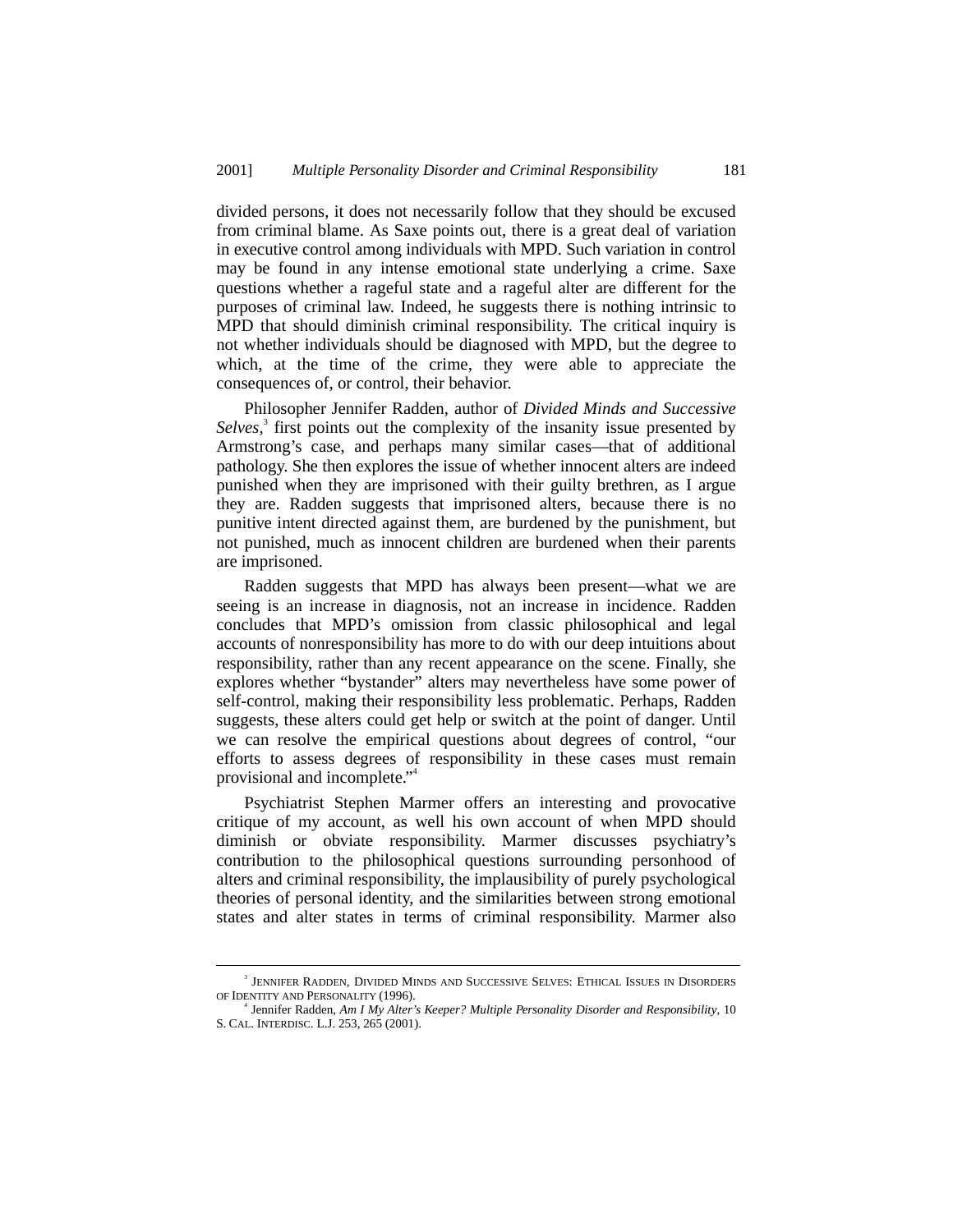describes clinical facts of dissociation that he has seen in his practice, some of which conflict with my assumptions about the phenomenology of MPD.

Perhaps Marmer's most telling critique of my first two theories turns on his example of the individual with MPD who creates an innocent alter after the fact. If it is wrong to punish an innocent alter, must we therefore absolve this individual of responsibility and punishment? Marmer believes the critical issue is not separate personhood, but the issue of "command and control," that is, the relative knowledge and strength within the system of alters at the time the crime was committed. Marmer sets forth several criteria for assessing responsibility, most of which I agree with. Finally, Marmer persuasively draws out what he views as unfortunate implications for other areas of law if alters are considered persons, or personlike, by the criminal law.

Philosopher Walter Sinnot-Armstrong and lawyer/psychologist Stephen Behnke contribute here an important piece exploring the ontological status of alter personalities. Sinnot-Armstrong and Behnke challenge my suggestion that alter personalities may be best conceived of as different persons, and then go on to challenge my account of criminal responsibility. They entertain different theories of sufficient and necessary conditions of personal identity, and conclude that alters are indeed best understood as the same person. Their account is interesting and compelling, and precisely the sustained philosophical analysis of alters that is needed.

Robert Schopp, professor of law as well as a philosopher and psychologist, has written a deep and far-ranging description of the accountability of individuals with MPD. He views their nonresponsibility as a matter of impaired consciousness. This requires adopting what he calls the "molar" view of MPD: the person with MPD as a single agent with impaired consciousness. Schopp points out that courts and commentators alike take the contrary "molecular" view, which focuses on alters as separate agents. Schopp raises three problems with the molecular view, namely, that it: leads to absurd results when we ask "Who has the multiple personality disorder?"; generates cases that are problematic in their disposition but do not pose particularly interesting philosophical questions; and points to the incorrect conclusion that an individual with MPD would be nonresponsible if a *good* alter committed the crime. According to Schopp, the molar view avoids these problematic results.

Schopp does a beautiful job of describing the nature of the impairment of a person suffering from "impaired consciousness." He also locates his view of accountability within a description of agency in the public jurisdiction of a liberal society. Given a liberal society and its commitments, absolving those with impaired consciousness makes sense.